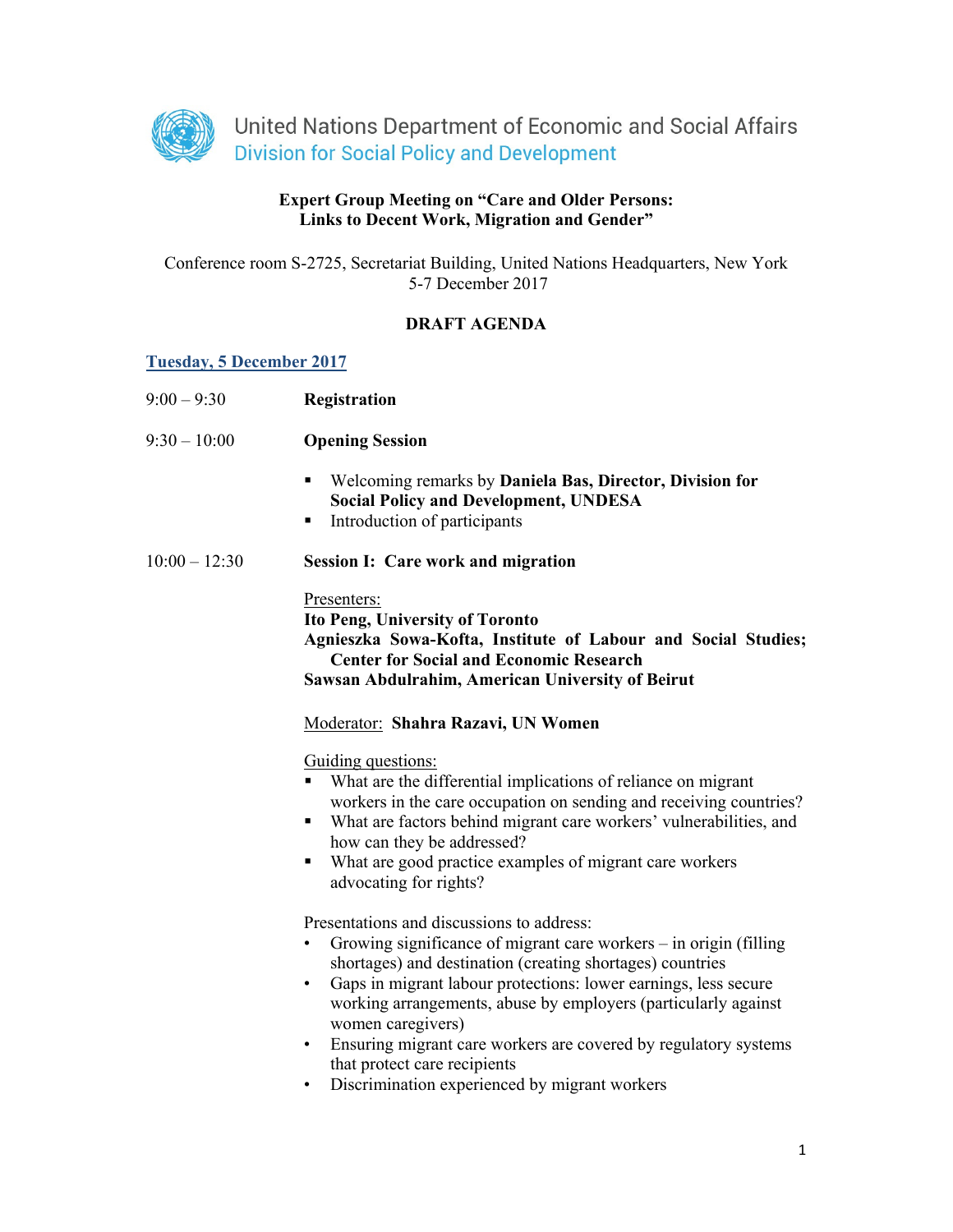# Discussion

| $12:30 - 14:00$ | Lunch break                                                                                                                                                                                                                                                                                                                                                                                                                                                                                              |
|-----------------|----------------------------------------------------------------------------------------------------------------------------------------------------------------------------------------------------------------------------------------------------------------------------------------------------------------------------------------------------------------------------------------------------------------------------------------------------------------------------------------------------------|
| $14:00 - 16:15$ | <b>Session II: Unpaid care work</b>                                                                                                                                                                                                                                                                                                                                                                                                                                                                      |
|                 | Presenters:<br>Shahra Razavi, UN Women<br>Peter Lloyd Sherlock, University of East Anglia; Bronfenbrenner<br><b>Center for Translational Research, Cornell University</b><br>Mahmoud M. Meskoub, Erasmus University Rotterdam<br><b>Claudia Vinay, United Nations Development Programme</b>                                                                                                                                                                                                              |
|                 | <b>Moderator:</b> Thelma Kay, formerly Ministry of Social and Family<br>Development, Singapore and United Nations Economic and<br><b>Social Commission for Asia and the Pacific</b>                                                                                                                                                                                                                                                                                                                      |
|                 | Guiding questions:<br>How can sexist norms and views regarding care be addressed?<br>How can unpaid care work be better distributed?<br>٠<br>Are budget cuts forcing more over-reliance on scarce unpaid care<br>٠<br>by family members?<br>How can unpaid care work be better recognized and valued? In<br>٠<br>particular, are measurement and valuation efforts leading to<br>changes in policy and practice?<br>How can unpaid caregivers be better supported by social and health<br>٠<br>services? |
|                 | Presentations and discussions to address:<br>Valuation and measurement<br>Support to unpaid caregivers<br>٠<br>Opportunity costs of unpaid care work<br>Links to sexism<br>Links to austerity/budget cuts and its shifting of care burdens                                                                                                                                                                                                                                                               |
|                 | Discussion                                                                                                                                                                                                                                                                                                                                                                                                                                                                                               |
| $16:15 - 16:30$ | Coffee break                                                                                                                                                                                                                                                                                                                                                                                                                                                                                             |
| $16.30 - 17.00$ | Wrap-up: implications for social policy                                                                                                                                                                                                                                                                                                                                                                                                                                                                  |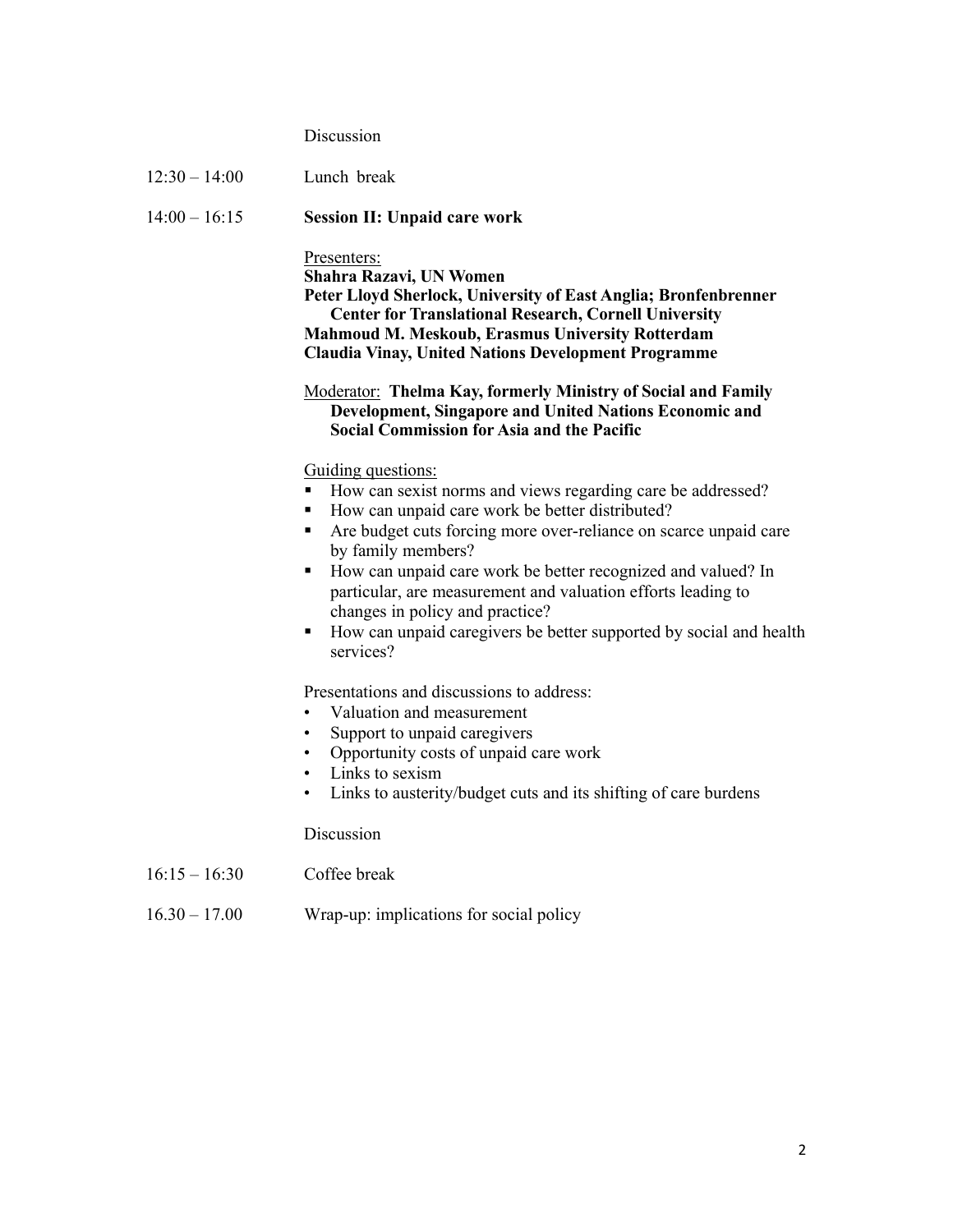#### **Wednesday, 6 December 2017**

| $9:30 - 12:00$ | Session III: Care and decent work $1$ |  |
|----------------|---------------------------------------|--|
|                |                                       |  |

Presenters:

**Ida Le Blanc, National Union of Domestic Employees, Trinidad and Tobago** 

**Borja Arrue Astrain, AGE Platform Europe** 

**Thelma Kay, formerly Ministry of Social and Family Development, Singapore and United Nations Economic and Social Commission for Asia and the Pacific**

Moderator: **Peter Lloyd Sherlock, University of East Anglia; Bronfenbrenner Center for Translational Research, Cornell University** 

Guiding questions:

- Can paid care work be decent work? How?
- What are good practice examples of formalizing care workers?
- How can paid informal caregivers be better supported?
- How should Governments prepare for the projected expansion of paid care jobs?
- How has collective action fostered decent work for caregivers?
- Links between decent work and quality of care
- Where are the men in paid care work?

Presentations and discussions to address:

- Availability of care workers
- Qualifications and training
- Wages ("care penalty" experienced by women) and conditions of work
- Collective action
- Links to sexism and ageism (e.g. care for older persons vs children)

Discussion

 $12:00 - 14:00$  Lunch break

<sup>1</sup> According to the International Labour Organization, decent work "involves opportunities for work that is productive and delivers a fair income, security in the workplace and social protection for families, better prospects for personal development and social integration, freedom for people to express their concerns, organize and participate in the decisions that affect their lives and equality of opportunity and treatment for all women and men." (http://www.ilo.org/global/topics/decent-work/lang--en/index.htm)